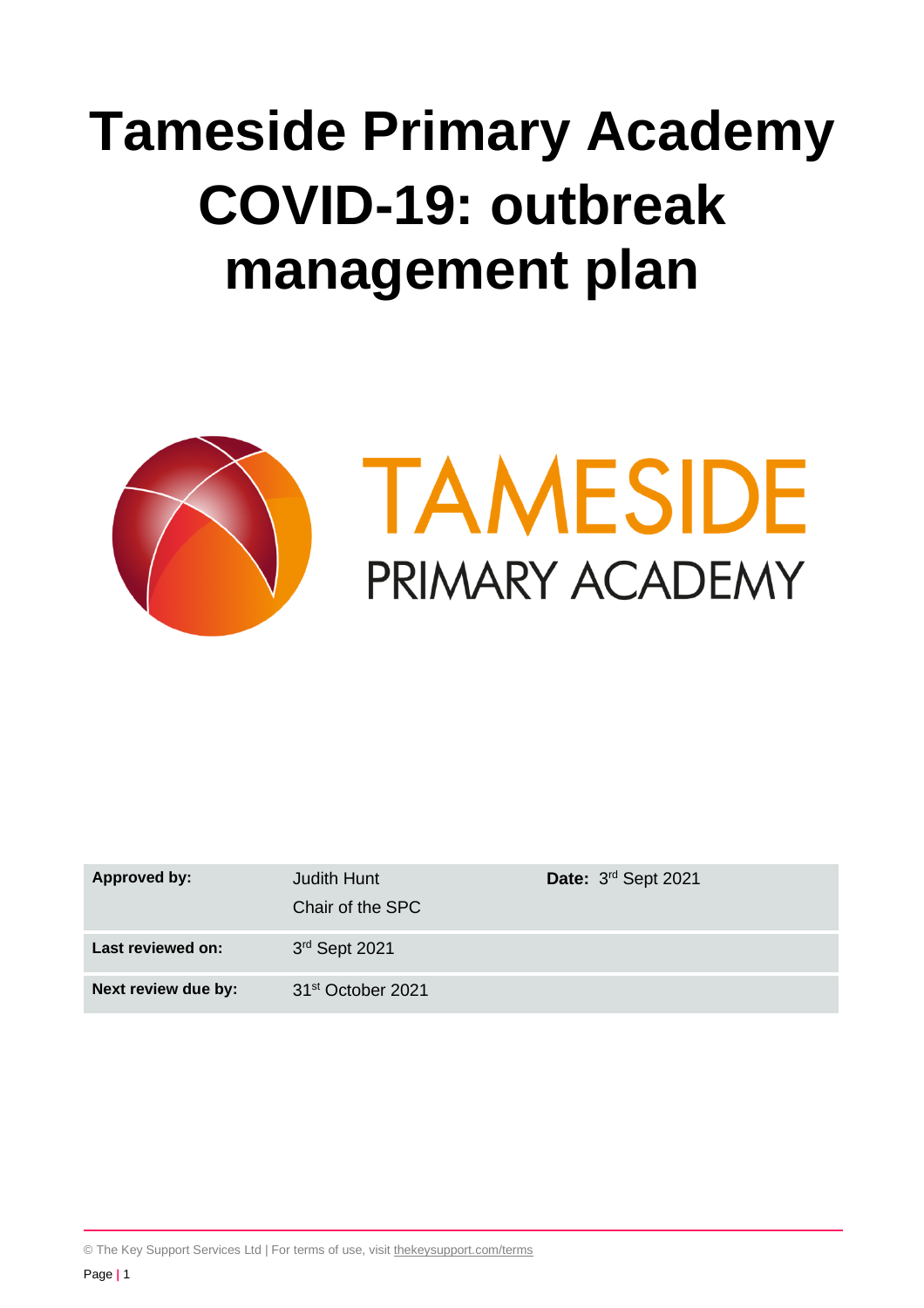

Outbreak Management Plan



# **Contents**

# **1. Introduction**

This plan is based on the **contingency framework for managing local outbreaks** of COVID-19 and the **schools** operational guidance, published by the Department for Education (DfE).

We will only implement some, or all, of the measures in this plan in response to recommendations provided by our local authority (LA), directors of public health (DsPH), Public Health England (PHE) health protection team or the national government.

It may be necessary to implement these measures in the following circumstances:

- To help manage a COVID-19 outbreak within the school. Actions will be considered when either of the following thresholds are met:
	- There are 5 positive cases amongst pupils or staff who are likely to have mixed closely within a 10 day period
	- 10% of pupils or staff who are likely to have mixed closely test positive within a 10-day period
- If COVID-19 infection rates in the community are extremely high, and other measures have failed to reduce transmission
- As part of a package of measures responding to a 'variant of concern' (VoC)
- > To prevent unsustainable pressure on the NHS

## **2. Seeking public health advice**

When one of the thresholds above is met, we will review the testing, hygiene and ventilation measures already in place.

We will also seek public health advice from a director of public health or health protection team. Jayne Raybould will be responsible for seeking this advice, and will do so by telephoning the DfE helpline (0800 046 8687) or Public Health Sandwell 01215694719

<sup>©</sup> The Key Support Services Ltd | thekeysupport.com/terms

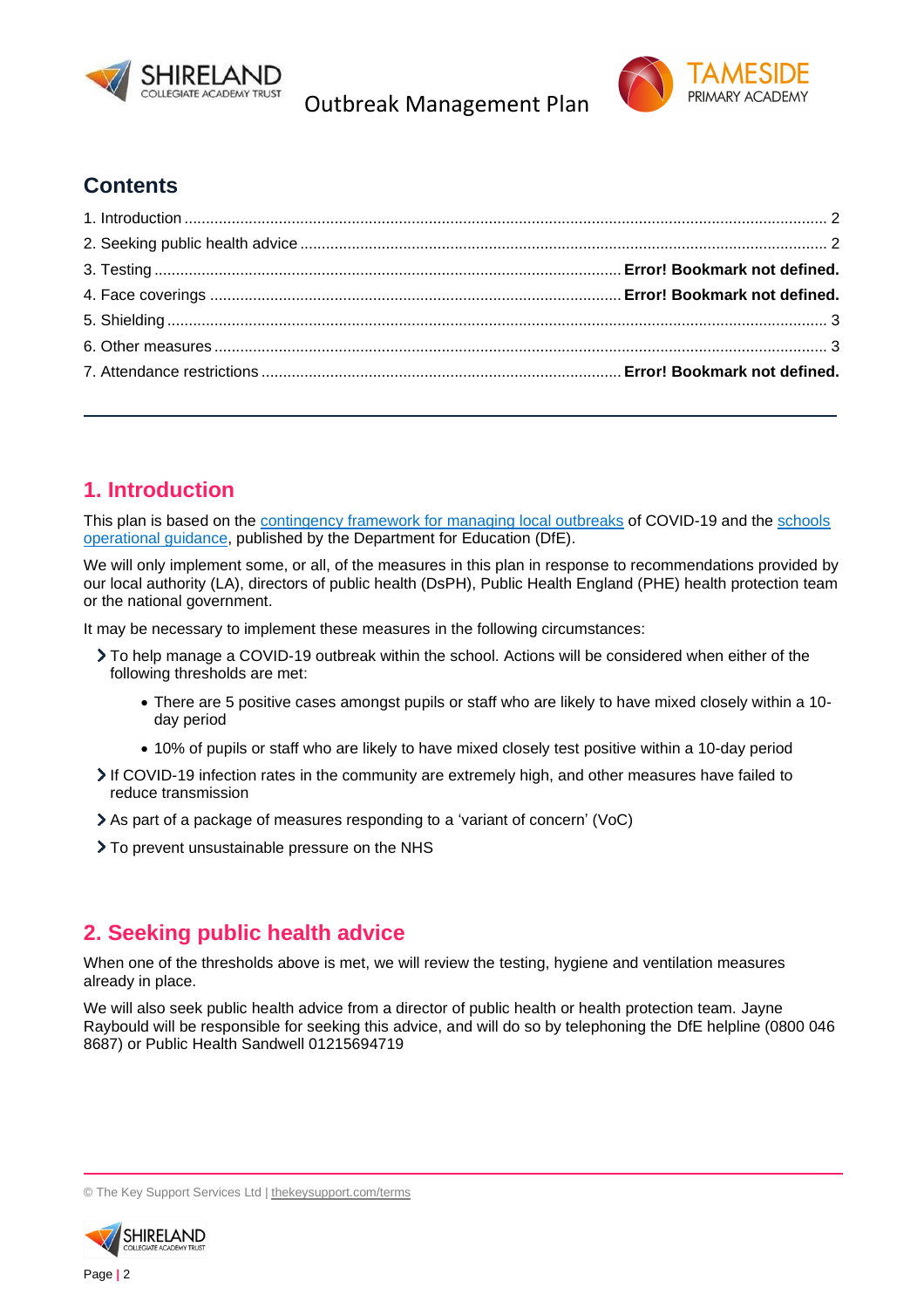

Outbreak Management Plan



## **3. Shielding**

We will adhere to national guidance on the reintroduction of shielding, which would apply to those on the shielded patient list (SPL).

We will speak to individuals required to shield about additional protective measures in school or arrangements for home working or learning.

#### **4. Other measures**

Parents, carers, pupils and staff will be informed promptly about the introduction of control measures. This will be done via Class Dojo, email and via our website once a decision has been made.

If recommended, we will limit:

- > Residential educational visits
- > Open days
- > Transition or taster days
- > Parents coming into school
- > Live performances

If recommended, we will (re)introduce:

- Testing, including the use of an asymptomatic test site (ATS)
- > Bubbles, to reduce mixing between groups
- Face coverings in communal areas and classrooms for staff and visitors (unless exempt)

## **5. Attendance restrictions**

Attendance restrictions will only be recommended as a last resort. If recommended, we will implement the measures in this section.

#### **5.1 Eligibility to remain in school**

If restrictions are recommended, we will stay open for:

- Vulnerable pupils
- Children of critical workers

#### **5.2 Education and support for pupils at home**

All other pupils will be required to stay at home and will receive remote education.

We will aim to deliver remote education that meets the same quality and quantity of education that pupils would receive in school, as outlined in our Remote Learning Provision; Stages One and Two

The school will continue to provide meals or lunch parcels for pupils eligible for benefits-related free school meals while they are not attending school because of COVID-19 isolation guidelines.

#### **5.3 Wraparound care**

We will limit access to before and after-school activities and wraparound care during term time and the summer holidays to those that need it most.

We will communicate who will be eligible to attend once the restrictions are confirmed.

© The Key Support Services Ltd | thekeysupport.com/terms